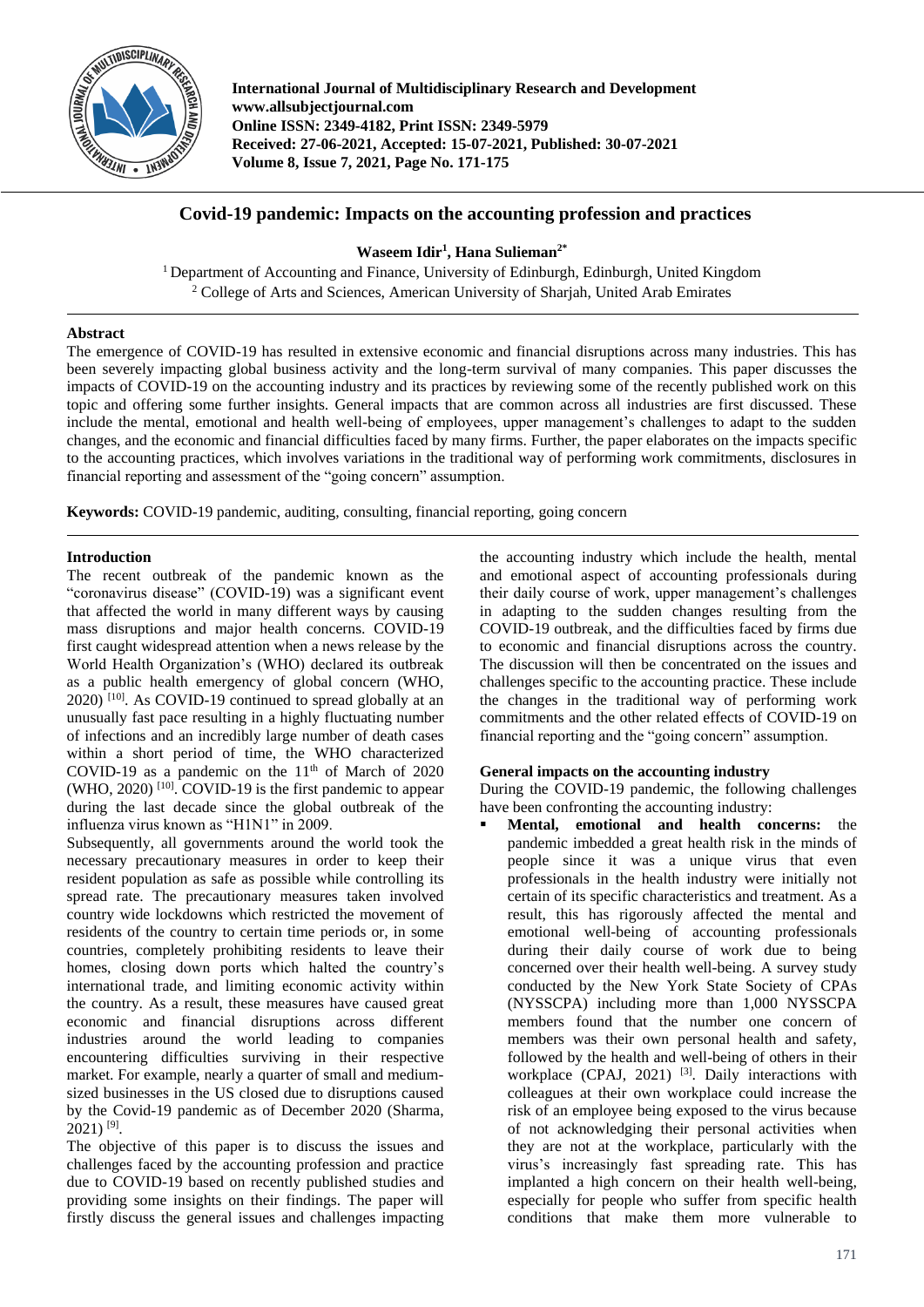contracting the virus. This major concern amongst NYSSCPA members is very common and would certainly be shared with other employees operating in different areas of a company or industry. Moreover, many accounting professionals who work in specialized accounting firms that offer a wide range of accounting services to clients requires them to conduct regular visits to the client's workplace. This could amplify concerns over their health well-being due to the uncertainty around the effectiveness of safety measures practiced in the client's workplace and the likelihood of infections amongst the client's employees whom an accounting professional may come in contact with on a regular basis. Consequently, this has collectively accumulated to excessive health concerns amongst accounting professionals causing a negative impact on their mental and emotional well-being when being physically present for work obligations.

 **Economic and financial difficulties:** the overall economic impact of COVID-19 was an overpowering concern for the majority of respondents in the NYSSCPA study conducted (CPAJ, 2021)<sup>[3]</sup>. The sudden outbreak of COVID-19 introduced complications to the governments of countries across the globe by demanding them to take necessary precautionary actions with immediate effect in order to keep their residents safe and prevent the widespread of the virus. One of the main precautionary actions was the complete suspension of national business activity and international trade, which in turn led to economic disruptions across various industries and eventually resulted in financial difficulties for many companies. This has placed a great risk on their survival and capability to continue operating productively within their respective industry market. The financial challenges faced by companies in different industries has indirectly affected the business and financial stability of many specialized accounting firms that provide diverse accounting services to such companies. In a study done by Rosenberg Associates with 61 specialized accounting firms, 69% of the firms' revenues were down in 2020 compared to those in 2019, and by the end of 2020, only one-third of the firms expect to catch up but not exceed their last year's revenues (Hylan & Rosenberg, 2021)<sup>[6]</sup>. The only driver of survival that specialized accounting firms rely on is the revenue generated from accounting services provided to their clients. With the financial difficulties experienced by clients, the demand for such accounting services decreases in an attempt to reduce costs in the short run. This has resulted in vastly lower revenues and massively provoked their financial health and survival.

Economic and financial difficulties faced by several firms forced crucial and instant decisions on the adoption of new strategies and approaches to be made, for the purpose of maintaining and gaining their desired market position. Given that a large portion of firms' operating expenses are traced to employee expenditures, they tend to initially target those expenses as a way to reduce total operating costs through employment downsizing, enforcing unpaid leaves or implementing salary reductions. This has thrusted accounting professionals to experience a low job security,

impacting their mental and emotional well-being. It would result in demotivation, anxiousness and stress towards their occupations causing detrimental effects on their work performance and production of good quality output. Out of the NYSSCPA member surveyed, 80% had no change to their employment status, 11% experienced reduced work hours or transitioned from full-time to part-time, 6% lost their jobs and 3% were pressed into taking unpaid leaves  $(CPAJ, 2021)$  <sup>[3]</sup>. Even though the majority  $(80\%)$  of members surveyed did not experience any change to their jobs, the remaining 20% who experienced changes to their occupation status make up a relatively significant portion considering the large population surveyed.

 **Upper management's challenges:** the sudden outbreak of COVID-19 has introduced new major difficulties for the upper management as it had to ensure that effective working schemes were applied under the unique circumstances without harming the normal operational business activity. The majority (75%) of NYSSCPA members surveyed were no longer working full-time in their offices while the remaining experienced no changes to their work arrangements due to COVID-19 (CPAJ, 2021) [3] . Part of the precautionary measures set was the shift from physical work presence to an entirely remote working system in order to keep people safe from any physical interactions at their workplace. As a result of the remote working arrangements, the utilization of office space was minimal which raised a major organizational concern to the upper management. Hylan and Rosenberg  $(2021)$ <sup>[6]</sup> showed that the lack of office space utilization was one of the most vital concerns that many specialized accounting firms were facing when adjusting to social distancing measures and a remote work environment. Therefore, all incurring expenditures associated with the unused office space become a financial burden on the company. This could result in adverse effects on profitability in the long run and correspond to an overall declined financial performance.

The upper management of specialized accounting firms also encountered the tough challenge of efficiently measuring productivity and providing training and mentoring on a remote basis (Hylan & Rosenberg, 2021)<sup>[6]</sup>. Measuring productivity and providing effective training procedures are essential aspects of upper management's responsibilities as they help assess employee performance and encourage important skill development. Previously, traditional methods were adopted to perform such duties which entirely involved the employees' physically presence at the workplace, however with the shift to a virtual working environment, upper management was challenged to innovate new advanced methods to assess productivity and set up appropriate tools to deliver virtual training procedures. An exclusive study conducted in the United Kingdom on job promotions and professional development showed that 28% of respondents claimed that their due promotion in 2020 has been deferred while 46% of UK adults reported that they have received no professional training from their employers during the pandemic (Godfrey, 2020)<sup>[5]</sup>. The study showed that complications around productivity assessments resulted in the upper management delaying promotions until a revised productivity assessment tool that accounts for the virtual working environment is adopted. A further challenge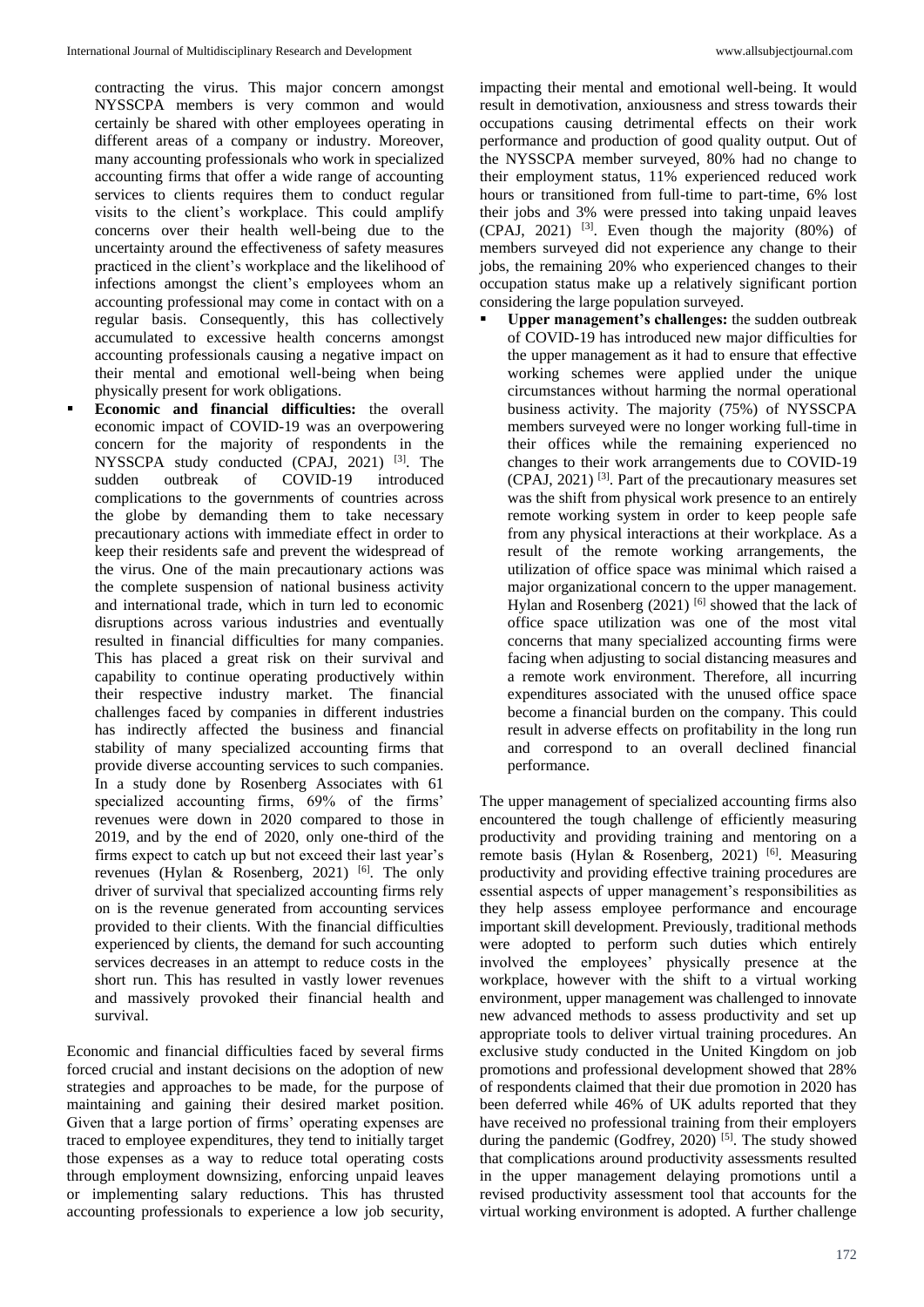includes the absence of proper virtual training processes that has precluded sufficient training resources for employees to continue developing professionally; especially for the entry level employees who typically need continuous guidance and mentoring in order to grow in their profession.

Reporting on a panel event hosted by Carleton University's School of Business, that involved a discussion around the challenges and opportunities encountered by accountants due to COVID-19, Boddy (2020)<sup>[2]</sup> stated that GGFL (an accounting services firm based in Ottawa, Canada) recognized that their primary challenge was ensuring that they had all the technological necessities in place for their employees to be able to switch seamlessly to working from home. With a virtual working environment, upper management would be necessitated to offering sufficient technological resources and their effective training in order to accommodate accounting assignments traditionally performed in physical attendance. These range from simple paper based tasks to conducting important discussion meetings. It is also necessary to implement such technological resources at an extremely fast rate to guarantee that consistent or improved productivity levels are achieved.

#### **Accounting practice specific impacts**

The different complications caused by the pandemic have affected specific aspects of the accounting practice including the following:

 **Amendments to work commitments and client engagements:** COVID-19 has impacted the traditional way in which accounting professionals perform work commitments by instigating interruptions in many important aspects of their traditional work duties. For example, auditing is an area that has been largely affected since previously completed engagement planning and risk assessment procedures did not address COVID-19 or the risk of a pandemic in general (Ference, Rood, Sterna, & Wolfe, 2020) [4] . Audit is one of the key services provided by most specialized accounting firms that mandates physical presence, particularly the planning and risk assessment procedures. In these two procedures, auditors identify and assess the risks of material misstatement to be tested during their field work as well as understand their client's relevant environment. This is usually done through practical observations and discussions at their client's workplace to gain a clear idea and an accurate understanding of their implemented accounting processes. Hence, they require a significant amount of physical presence as compared to the later procedures of an audit process. With the shift to a virtual working environment, those procedures become more challenging to auditors who are urged to explore different ways of effectively approaching such procedures in order to achieve optimal coordination and cooperation from their clients.

Testing of the assessed risks has also been impacted by the virtual working environment. It includes several procedures such as verifying physical documents (revenue invoice, employee contract, etc.) or even conducting physical inventory counts at the client's inventory warehouse. Therefore, a remote working arrangement has caused complications in testing the assessed risks procedures since

it is not possible to conduct virtual inventory counts or the clients may not feel comfortable sharing sensitive physical documents over online tools due to confidentiality reasons. To alleviate such unforeseen circumstances, auditors have begun to emphasize on analytical audit procedures, whenever applicable, as an alternative to test of details in order to support their conclusions, since it reduces the number of physical testing needed which have become so expensive and time-consuming to undergo virtually (Albitar, Gerged, Kikhia, & Hussainey, 2020)<sup>[1]</sup>.

The outbreak has also largely affected accounting professionals working in the consulting sector since many of their clients encountered unexpected financial and economic difficulties. This has resulted in various consulting engagements, including tax consulting, to be modified, postponed, or even ceased. Consequently, consultants had to revise their client engagement letters to reflect those changes in order to guarantee that a formal understanding has been put in place and written proof exists of these changes, which will help avoid any conflicts that may occur during the course of conducting the required work (Ference, Rood, Sterna, & Wolfe, 2020)<sup>[4]</sup>. Revision of client engagement letters is also done in other accounting services including auditing, advisory and other related services. Engagement letter revisions could reflect modifications to various aspects of an engagement (including the scope of work, billing procedures etc...). Higher risk levels and growing concerns for clients due to COVID-19 may force different accounting service professionals to adopt broader procedures and invest more in their particular work to ensure comfort over conclusions reached (Albitar, Gerged, Kikhia, & Hussainey, 2020)<sup>[1]</sup>. Further, many specialized accounting firms have shown an understanding of the clients' financial difficulties so they would offer the clients alternative billing options tailored to their convenience (Ference, Rood, Sterna, & Wolfe, 2020) [4] . This helps to avoid the suspension of services executed due to prompt payment which helps in maintaining a great client relationship with existing clients, as well as build a good reputation amongst future clients.

 **Adjustments to financial reporting disclosures:** assessing a company's financial performance is founded on its financial statements which should be prepared in an accurate manner in order to depict the true image of the company's financial performance for the needs of important stakeholders. Since COVID-19 initiated mass disruptions across many platforms, major deviations in financial reporting have occurred to reflect their impact on financial performance. This was done in compliance with the International Financial Reporting Standards (IFRS), Generally Accepted Accounting Principles (GAAP) or other country specific accounting standards. A study conducted by Deloitte Touche indicated that the operating results reported under IFRS, US GAAP or Swiss GAAP FER are supposed to reflect a true and fair view of past performance. While additional information is also necessary to provide an understanding of the drivers of performance and to form a basis for future projections (Köster & Igoe, 2020) [8] . An accurate representation of financial performance is extremely crucial to many stakeholders because it allows them to perform their own financial assessments and evaluations to support a more precise outlook on the future of a company. This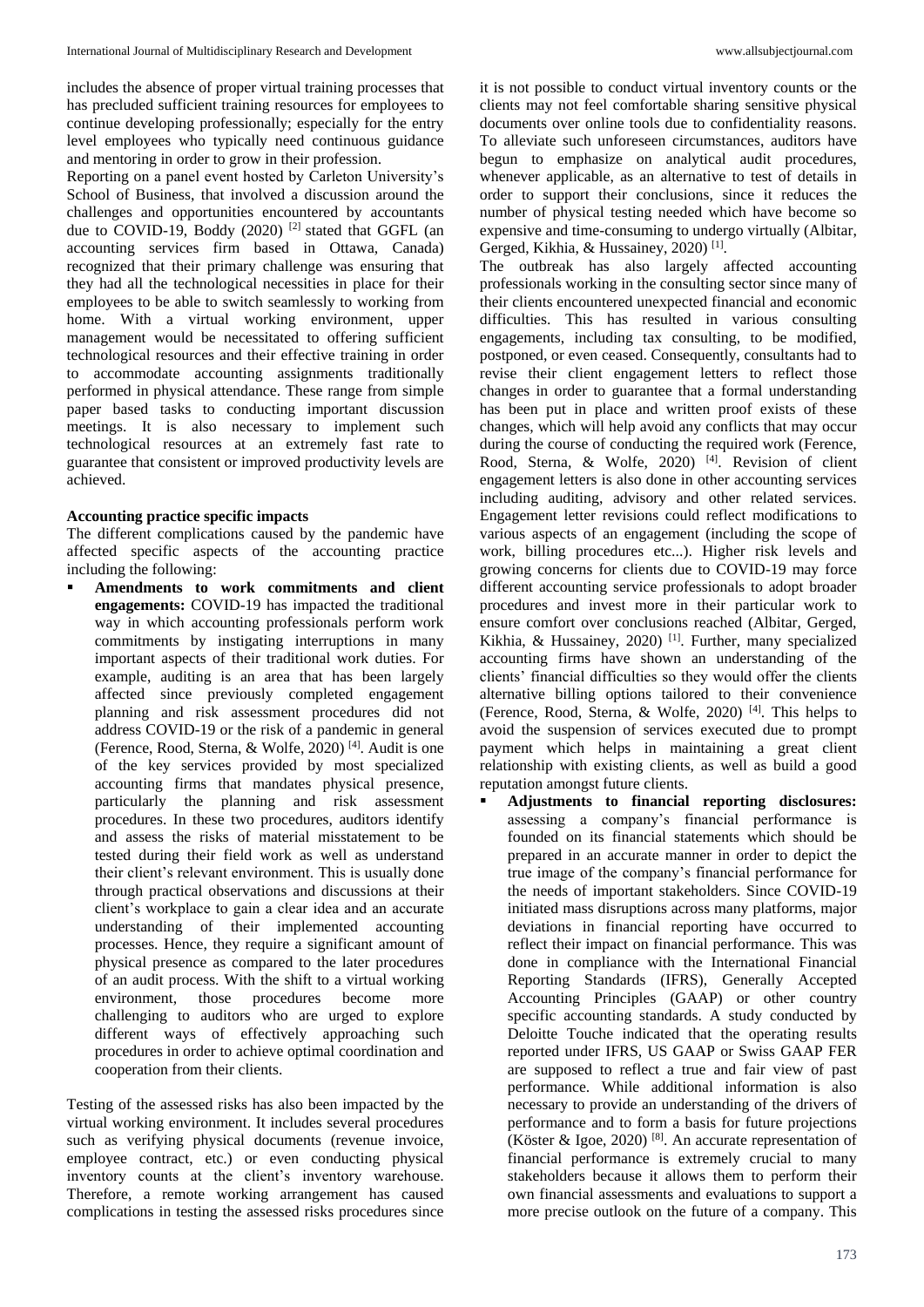is especially the case with investors who base their critical investment decisions on their analysis of the issued financial statements. Severe financial disruptions caused by COVID-19 are unprecedented, therefore comprehensive disclosures on companies' financial statements are necessary in order to correctly portray their effects on financial performance. This has influenced the standard presentation of financial statements since new sections would need to be added and existing sections may need to be completely modified to properly incorporate those effects. For example, including a company's detailed sensitivity and impairment information to show the influence of high uncertainties on future performance (Köster & Igoe, 2020) [8] .

Further, the study showed a major rising trend in the amount of quantitative and non-quantitative details presented in the second quarter review of financial information (Q2) for 2020 when compared to the first quarter review (Q1), while the details presented in the third quarter review remained stable (Köster & Igoe, 2020)<sup>[8]</sup>. Given that the gradual growth of economic and financial disruptions began during the second quarter of 2020, the significant trend observed was expected since many financial statements were greatly amended to reflect their effects on companies. The constant level of details reported in Q3 and Q2 is due to the need for sustaining up-to-date disclosures of those effects since COVID-19 is an ongoing factor which has to be continuously assessed and accurately disclosed in every reporting period.

 **Increased emphasis on the "Going concern" assessment and disclosure:** accounting assumptions and principles must be integrated into the foundation of the accounting practice and applied on a continuous basis when handling business transactions. One of the key accounting assumptions is known as the "going concern" which assumes that a business will continue functioning in the foreseeable future without an end date defined. Therefore, it is extremely critical for management to continuously assess the "going concern" assumption every reporting period in order to conclude that there is no material uncertainty on the ability to continue as a going concern (Köster & Igoe,  $2020$ )<sup>[8]</sup>. Auditors then conduct their own assessments based on the financial information provided by a company while preparing their financial statements for a respective reporting period. They rely on accounting judgments and estimations to examine management's future forecasts and the company's liquidity risk to reach conclusions on the applicability of going concern. However, economic and financial complications resulting from COVID-19 have placed a significant doubt on many companies' ability to continue surviving in the current circumstances which correspondingly hindered the practicality of the going concern assumption. It is, therefore, essential to foster more emphasis on the assessment of going concern when preparing financial statements for reporting periods in 2020 than in previous years (Albitar, Gerged, Kikhia, & Hussainey, 2020)<sup>[1]</sup>.

when assessing financial performance. Hence, it is significantly important to provide users with accurate information when preparing disclosures related to the going concern assumption (Kegalj, 2020) <sup>[7]</sup>. With such transparency, stakeholders will be able to make important and more precise decisions. Given the increased focus on the going concern assumption due to the pandemic, alterations to the standard way of disclosing this assumption with the inclusion additional disclosures may be required to provide a better overview.

#### **Conclusion**

Overall, COVID-19 has severely impacted many industries around the world. It has caused various uncertainties and complications across many platforms, hindering many companies' business activity and operations. This has ultimately led to companies going into serious financial and economic difficulties which placed a significant doubt on their long-term survival. This paper focused specifically on the role that COVID-19 has played in the accounting industry and its practices. Based on recently relevant published work, the paper discussed general and accounting specific impacts of COVID-19 and provided some further insights. It is undoubtedly that the pandemic will continue to have long-term impacts on the accounting industry as it remains to mature globally at an inconstant rate. Hence, companies will be obliged to continue monitor and evaluate its effects to ensure that timely information is maintained to be utilized for immediate appropriate actions. This would potentially assist upper management in restructuring their business models and developing strategies in order to integrate COVID-19 in their practices. Further, it is noteworthy to mention that the impacts of COVID-19 on the accounting profession can have other aspects beyond what has been discussed in this paper.

#### **References**

- 1. Albitar K, Gerged AM, Kikhia H, Hussainey K. Auditing in times of social distancing: the effect of COVID-19 on auditing quality. International Journal of Accounting & Information Management, 2020, 169- 178.
- 2. Boddy G. (October 27). COVID-19 and the accounting profession: The impact, the challenges, the future. Retrieved from Sprott School of Business, 2020. https://sprott.carleton.ca/2020/covid-19-and-theaccounting-profession-the-impact-the-challenges-thefuture/
- 3. CPAJ. (February). The Impact of COVID-19 on the Profession. The CPA Journal, 1-3. Retrieved from The CPA Journal, 2021.
- 4. Ference SB, Rood DK, Sterna S, Wolfe J. The indirect impacts of COVID-19 on CPA firms. Journal of Accountancy, 1-4. Retrieved from Journal of Accountancy, 2020.
- 5. Godfrey H. (November 16). Exclusive: Coronavirus stalls nearly a third of promotions, 2020. Retrieved from cityam: https://www.cityam.com/exclusivecoronavirus-stalls-nearly-a-third-of-promotions/
- 6. Hylan C, Rosenberg M. The State of the Profession, The Impact of COVID-19. The CPA Journal, 27, 2021.
- 7. Kegalj G. (November 25). Impact of COVID-19 on the going concern assessment and disclosures, 2020. Retrieved from KPMG:
- The going concern assumption is an important element that many stakeholders, such as investors, take into account